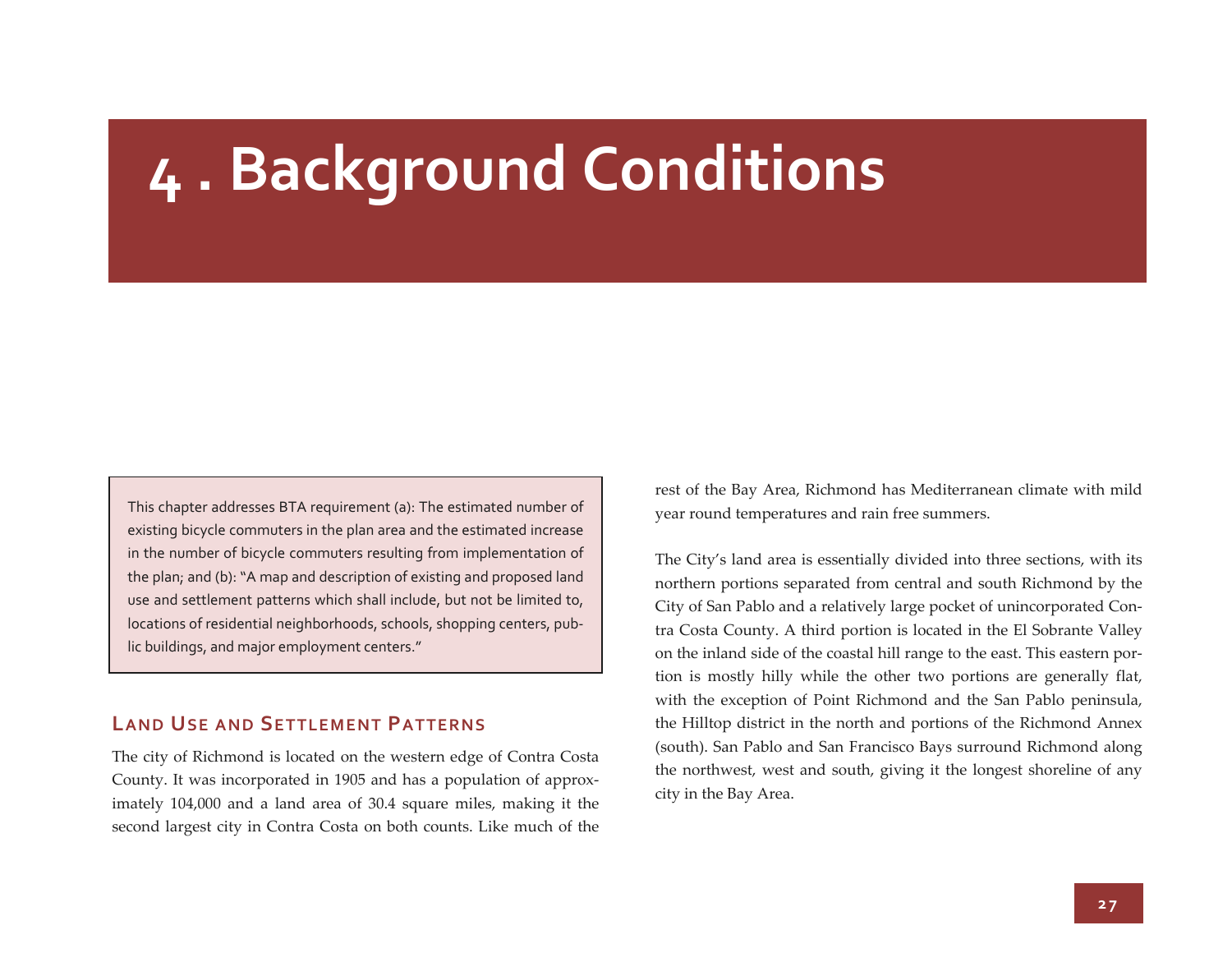Richmond encompasses approximately 18,800 acres (see next page for the map of Richmond land use designations, from the City's General Plan). The largest componen<sup>t</sup> by land use is parks and open space, which make up 5,900 acres, or 31 percen<sup>t</sup> of the total; however, the vast majority of this acreage is private, otherwise inaccessible to the public or does not border residential areas of Richmond. This is fol‐ lowed by residential neighborhoods (4,600 acres; <sup>24</sup> percent), industri‐ al and por<sup>t</sup> activities (4,100 acres; <sup>22</sup> percent), commercial uses (900 acres; <sup>5</sup> percent) and <sup>a</sup> variety of other uses. The open space and park lands are primarily found on the city's periphery; these include the Point Pinole, Point San Pablo, Point Molate, Miller‐Knox and Point Isabel shorelines; the Rosie the Riveter/World War II Home Front Na‐ tional Historical Park, also on the shoreline; and, along the city's east‐ ern edge, Wildcat Canyon and Sobrante Ridge. Smaller, urban parks are scattered throughout the city. The 2,430‐ acre Wildcat Canyon Re‐ gional Park, which extends to the Tilden Nature Area in Berkeley, accounts for more than half of the 4,287 acres of park land in Richmond; however, it is bordered by residential areas of Berkeley, Kensington, El Cerrito, San Pablo and unincorporated Contra Costa County, rather than those of Richmond.

The residential areas are concentrated in the City's central and south‐ ern portion with smaller but significant clusters in North Richmond, Parchester Village the Hilltop district and the El Sobrante Valley. Ow‐ ing to Richmond's history as a seaport, industrial activities are clustered along the waterfront west of Garrard and south of I‐580 or near rail lines in north Richmond. The main commercial areas are the City's downtown, Hilltop district and <sup>a</sup> regional‐serving retail district near Point Isabel; smaller, local‐serving retail districts are scattered throughout. Major employment centers include the Downtown, the por<sup>t</sup> area, the Hilltop district and Chevron's Point Molate facility (Chevron is by far the city's largest employer).

There is a concentration of public buildings in the Downtown's civic center, including City Hall, Memorial Auditorium, Convention Center, main branch of the Richmond Public Library, and the Richmond Art Center. There are 44 public schools scattered throughout the city, including <sup>28</sup> elementary schools, eight middle schools, five high schools and three specialty schools.

In terms of development patterns, Richmond can be categorized into pre‐ and post‐World War II areas. The City's southern portion was mostly developed in the first half of the 20th Century. This section of the City tends to feature the urban forms and patterns of that era: short blocks set on <sup>a</sup> grid, narrower streets, frequent intersections, mixture of land uses, moderately high development densities and small footprint buildings with sidewalks on nearly every block—all factors that contribute to bicycling (and walking). Following World War II, development spread to the city's northern and eastern parts. Development forms and patterns found in these more recently developed areas include wide, non‐linear streets, long blocks, infrequent intersections and crossing points and segregated land uses with low development densities.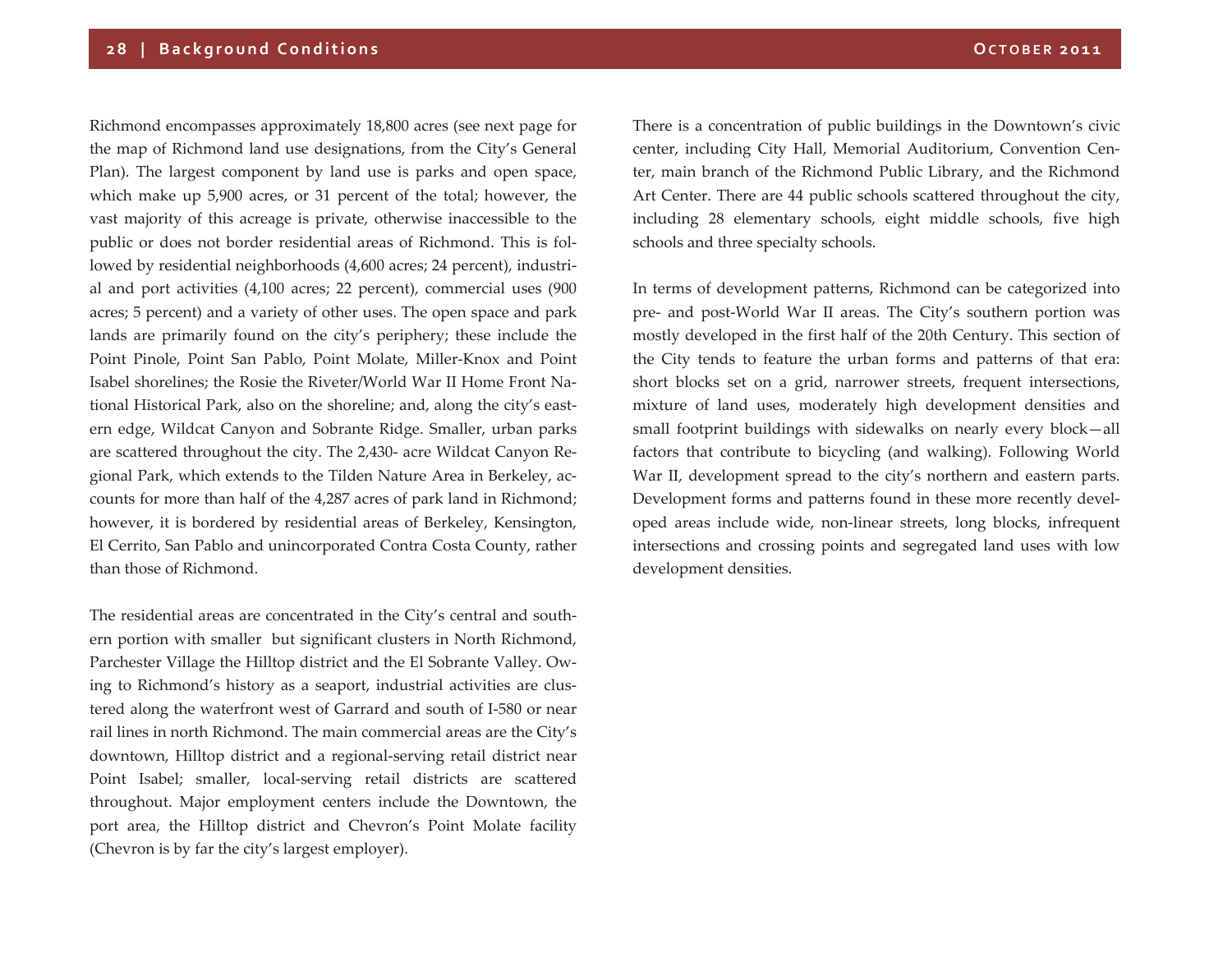## Map <sup>4</sup>‐<sup>1</sup> | **Land Uses in Richmond**

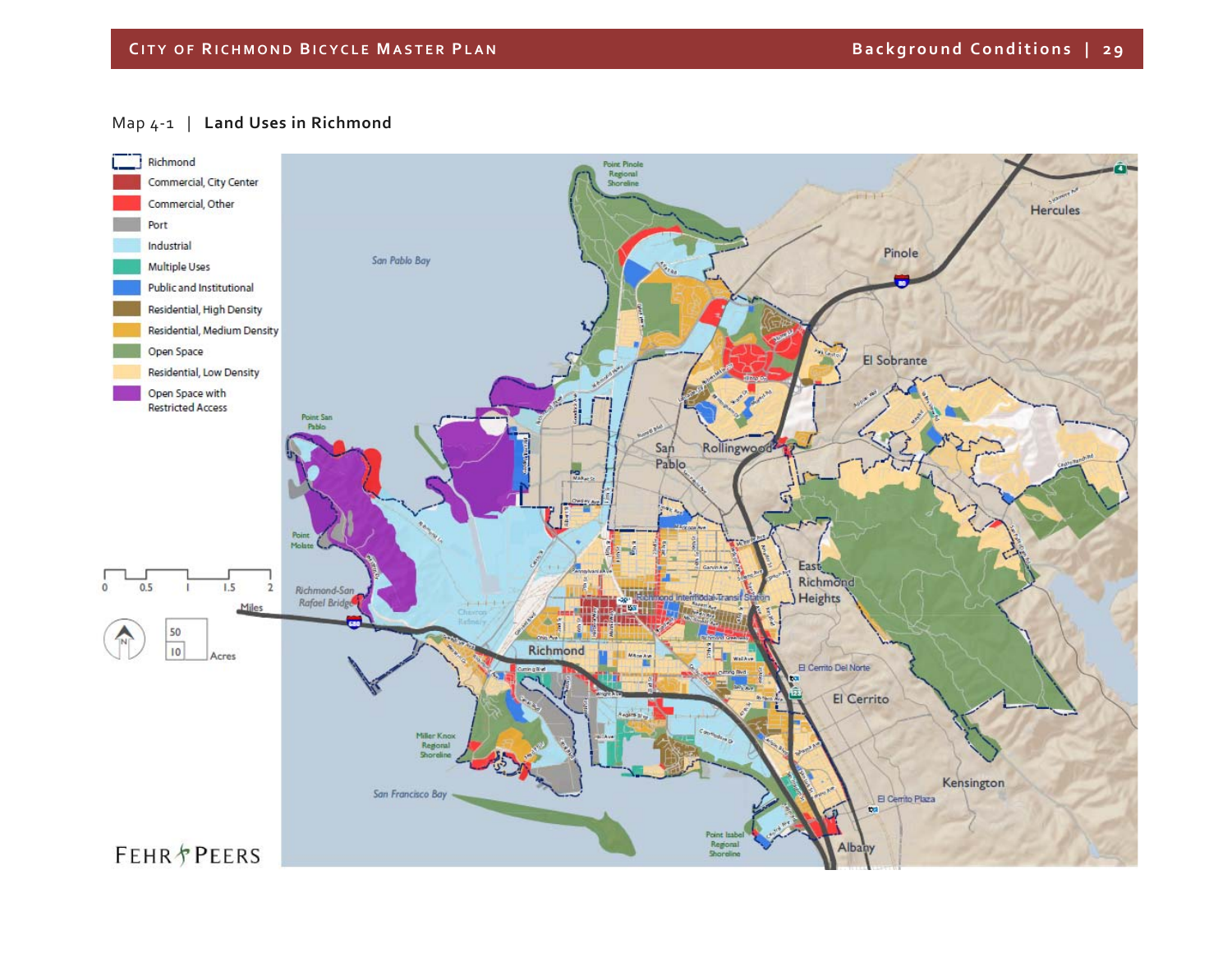# **UNIQUE OPPORTUNITIES FOR BICYCLING INRICHMOND**

The urban fabric of Richmond is distinctive. It faces many challenges with respec<sup>t</sup> to being divided by freeways, railroads and major indus‐ trial sites, as well as high crime rates that affect people's sense of per‐ sonal safety in public places. However, these challenges, along with <sup>a</sup> host of incredible opportunities, make Richmond <sup>a</sup> place that could experience dramatic change when these obstacles are overcome. Furthermore, there is considerable reason to believe that Richmond is ripe for change.

### **Good walking and bicycling bones**

The City was originally developed around pedestrian travel and the streetcar, and continues to be <sup>a</sup> transit rich, transit oriented communi‐ ty today. Central Richmond has <sup>a</sup> uniform grid of small blocks and <sup>a</sup> good mix of land uses including diverse commercial streets well dis‐ tributed throughout the City. The intermodal transit station in down‐ town Richmond provides convenient access to destinations throughout the Bay Area via AC Transit and BART, as well as destina‐ tions throughout the U.S. via Amtrak. The diversity and density of land uses, combined with excellent transit service provides the ideal environment for a thriving bicycle‐friendly community.

# **Funding eligibility**

From climate change initiatives to safe routes to school programs, there are multiple funding sources on both the regional and state level that are appropriate for Richmond. In addition, the City stands to ben‐ efit from the new Federal focus on healthy communities. Details on these funding opportunities are described in Chapter 10: Funding and Implementation. However, <sup>a</sup> key constraint for implementing future projects is the City's limited capacity for project managemen<sup>t</sup> and de‐ livery. A dedicated, full-time staff position to coordinate pedestrian and bicycle projects will be instrumental in the successful implementa‐ tion of this plan and the forthcoming Pedestrian Master Plan.

# **Underused rights of way**

Historically, an expansive arterial road network was developed to suppor<sup>t</sup> Richmond's major employers at the shipyards. As the Bay Area developed, several major freeways including I‐80, I‐580 and the Richmond Parkway were developed on top of the existing roadway network. As employment shrunk considerably since that time, the City now has many overly wide and redundant connector streets such as Cutting Boulevard, Harbour Way, Marina Bay Parkway, Barrett Ave‐ nue, and Carlson Boulevard. This excessive right of way provides many immediate opportunities to enhance the bicycle and pedestrian realm by expanding sidewalks, installing bike lanes and creating invit‐ ing public spaces along community activity and connector streets.

As noted, Richmond has the longest and most scenic section of the Bay Trail and is blessed with more shoreline than any other city in the Bay Area. As such, the City has the potential to be <sup>a</sup> magne<sup>t</sup> for people seeking healthy lifestyles, particularly as the City's bicycle network develops.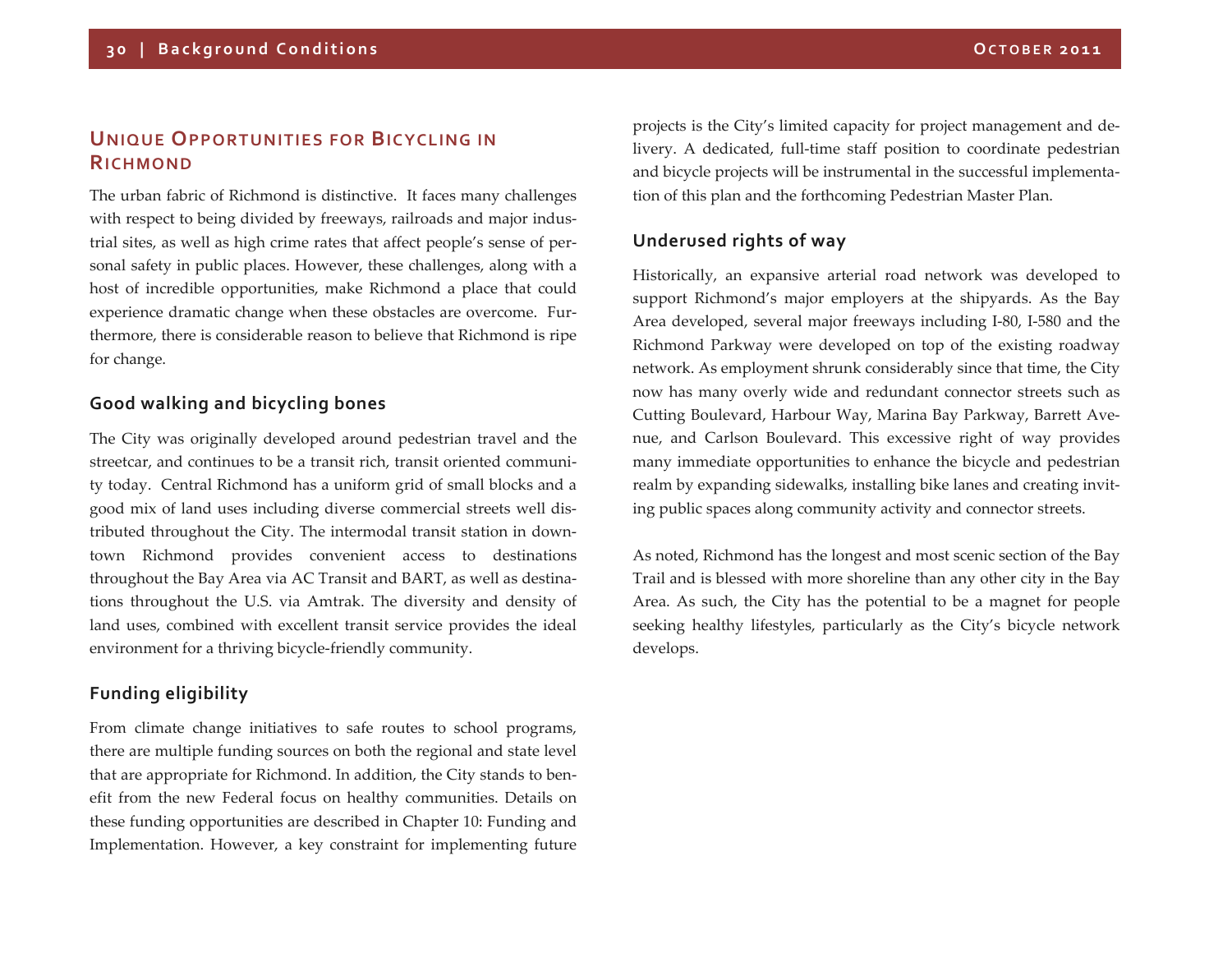### **BICYCLE RIDERSHIP**

#### **Means of Transportation**

Knowing how many people bicycle, and for what purposes can help the City develop projects and programs to better serve current and future cyclists. The next table shows the means of transportation used by workers 16 years and older in Richmond to commute from home to work, according to the latest U.S. Census (2000). For context and purposes of comparison, the table also shows this information for Contra Costa County, the nine‐county Bay Area, California and the United States. The table shows that bicycling accounts for 0.6 of commute trips among Richmond workers; this is <sup>a</sup> higher share than for the county and U.S. but lower than for the Bay Area as <sup>a</sup> whole and the state at large. Drive‐alone is the predominant means of commuting in Richmond but commands <sup>a</sup> significantly lower share than at the coun‐ ty, regional, state and national levels. Conversely, carpooling and pub‐ lic transportation are more common ways to commute in Richmond than elsewhere.

#### **Bicycle Commuting in Richmond**

Two hundred thirty‐nine (or 0.6%) of the 41,745 workers in Richmond counted in the 2000 Census bicycled to work. Since this information is 10 years old, it is possible that the figure has changed. Bicycle commu‐ ters also include people who bike to school and those who bike to transit before continuing to work. More recent data for these two commuter categories can be extrapolated from the American Commu‐ nity Survey [ACS], <sup>a</sup> project of the Census Bureau which collects in‐ formation every year instead of every 10 years but does not break out bicycling as <sup>a</sup> separate commute mode.

## Table <sup>4</sup>‐<sup>1</sup> | **Home‐to‐work means of transportation (%; <sup>2000</sup> U.S. Census)**

|                          | Richmond | Contra<br>Costa<br>County | Bay Area | California | U.S. |
|--------------------------|----------|---------------------------|----------|------------|------|
| Drive-alone              | 59.3     | 70.2                      | 68.0     | 71.8       | 75.7 |
| Carpool                  | 19.6     | 13.5                      | 12.9     | 14.5       | 12.2 |
| Public<br>transportation | 14.5     | 9.0                       | 9.7      | 5.1        | 4.7  |
| <b>Bicycle</b>           | 0.6      | 0.5                       | 1.1      | 0.8        | 0.4  |
| Walk                     | 1.9      | 1.5                       | 3.2      | 2.9        | 2.9  |
| Other $1$                | 4.3      | 5.4                       | 5.1      | 4.8        | 4.1  |

 $1$  Includes work-at-home, motorcycle and taxicab

Below are estimates of bicycle ridership among these two later groups, followed by <sup>a</sup> table summarizing the total estimated daily number of bicycle commuters in Richmond.

- **Students biking to school:** According to the <sup>2008</sup> ACS, there were an estimated 28,026 enrolled students from Grade 1 to graduate school in Richmond. Assuming that five percen<sup>t</sup> of them bicycle to school (based on results from <sup>a</sup> 1995 Lamorinda School Commute Study by Fehr & Peers) means an additional 1,401 bicyclists.
- **Workers biking to transit:** The 2008 ACS estimated 7,160 Richmond workers who commuted to work by transit. Assuming that two percen<sup>t</sup> of them bike to transit before continuing on their way to work—percentages cited at various times by BART and AC Transit—means another 143 bicycle commuters.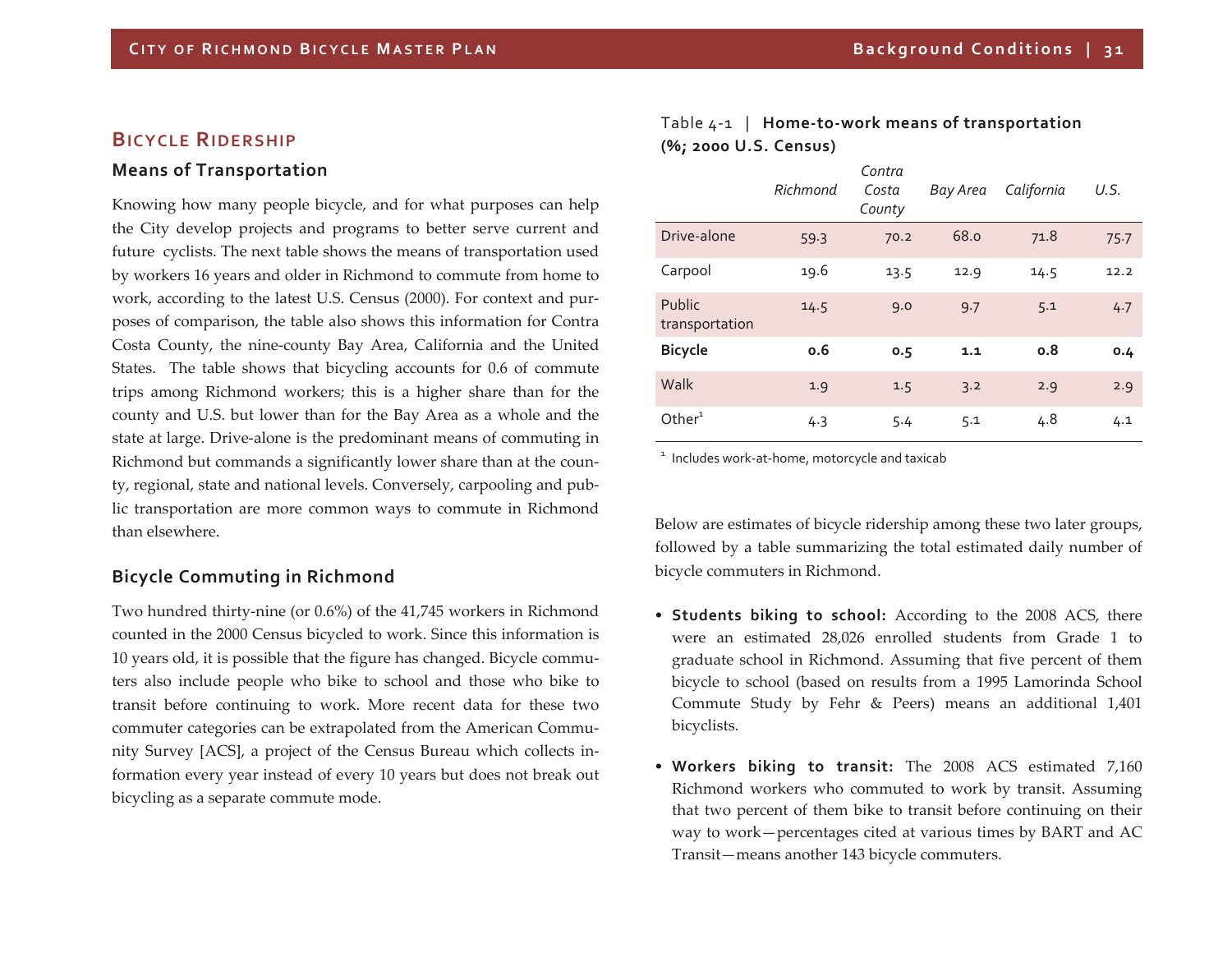#### Table <sup>4</sup>‐<sup>2</sup> | **Daily bicycle commuters**

| Workers                | 239   |  |
|------------------------|-------|--|
| Students               | 1,401 |  |
| Bike-to-transit riders | 143   |  |
| Total                  | 1,783 |  |

#### **Non‐commute bicycle ridership**

Commute trips represen<sup>t</sup> <sup>a</sup> minority of bicycle trips. To ge<sup>t</sup> <sup>a</sup> fuller sense of bicycling in <sup>a</sup> community, it is essential to account for the oth‐ er reasons, apar<sup>t</sup> from commuting, that people use bicycles. The *Na‐ tional Bicycling & Walking Study,* published by the Federal Highway Administration in 1995, estimated that for every commute trip made by bicycle there were 1.74 trips made for shopping, social and other utilitarian purposes.

We can estimate the number of these other bicycle trips in Richmond as follows:

- **Number of daily bicycle commuters:** 1,783 (per Table 2)
- **Number of daily trips per commuter:** <sup>2</sup> (assumed; one trip from home to work and one trip back)
- **Number of daily bicycle commute trips:** 3,566 (1,783 <sup>x</sup> 2)
- **Daily bicycle trips for non‐commute purposes:** 6,205 (3,566 <sup>x</sup> 1.74)

Lastly, many people ride bicycles primarily for recreation. While the Richmond Bicycle Master Plan focuses on bicycling for transportation, it is important to keep recreational riders in mind in the formulation of projects and programs: with enough encouragement, including sup‐

portive infrastructure, many recreational riders can be expected to make the transition to bicycle commuters. While we do not have relia‐ ble figures, Richmond likely has <sup>a</sup> substantial number of recreational cyclists. The City is blessed with mild weather; generally flat terrain; large expanses of open space and park lands; the longest shoreline of any city in the Bay Area; and attractive off-street cycling facilities, including the Richmond Greenway, the Wildcat Creek Trail and, of course, some of the longest and most scenic stretches of the San Francisco Bay Trail.

### **Projected Bicycle Ridership**

If other communities are any indication, implementation of this plan will result in <sup>a</sup> sizable increase—at least in relative terms—in bicycle ridership and daily trips. Not surprisingly, bicycling studies from around the country have found <sup>a</sup> correlation between bikeway miles per capita in <sup>a</sup> given community and its number of bicyclists. In <sup>a</sup> 2003 case study by Alta Planning <sup>+</sup> Design of three cities—Portland, San Francisco and Seattle—that implemented bicycle improvements, "af‐ ter" bicycle ridership on improved corridors was between double and triple the "before" numbers. (This is consistent with an observation in the National Bicycling & Walking Study that "There are … three times more commuter cyclists in cities with higher proportions of bike lanes.") Implementation of an interconnected network of facilities—as opposed to <sup>a</sup> system of improved, but not necessarily linked, corri‐ dors—would likely have an even more pronounced effect. Bicycling in Richmond could see particularly strong growth if efforts are made to improve personal safety and security and to deter bicycle theft through secure bike parking.

Assuming such <sup>a</sup> tripling in the ridership, the implementation of the Bicycle Master Plan would result in approximately 5,349 daily bicycle commuters throughout the City (1,783 [from Table <sup>4</sup>‐2] multiplied by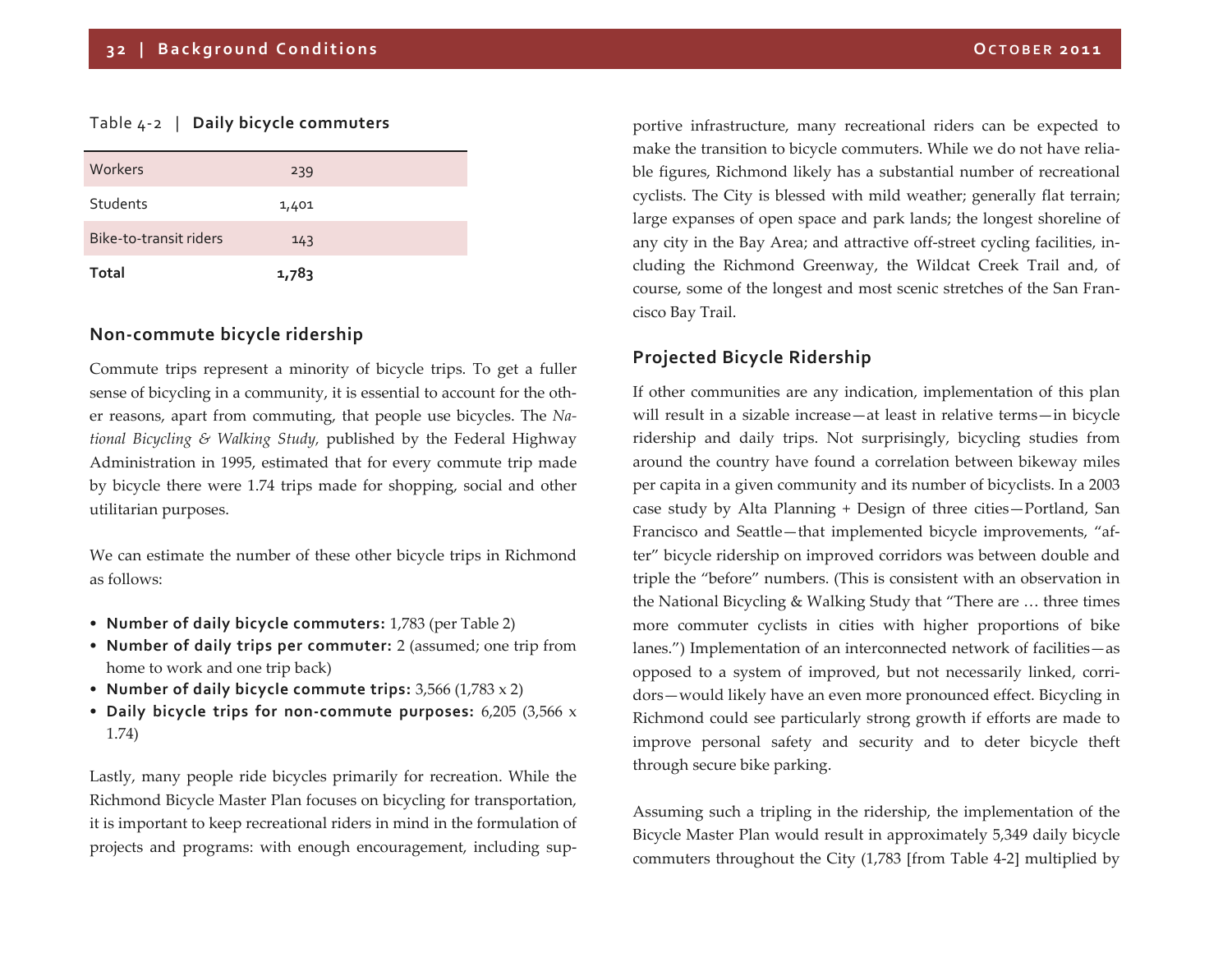3). Similarly, daily bicycle trips for shopping, social and other utilitarian purposes would increase to 18,615 (6,205 [from Table <sup>4</sup>‐2] multip‐ lied by 3). These are order‐of‐magnitude estimates based on limited data and informed supositions. In any event, it is reasonable to expec<sup>t</sup> that implementation of the Bicycle Master Plan would yield handsome environmental and quality‐of‐life dividends associated with more bi‐ cycling and less driving.